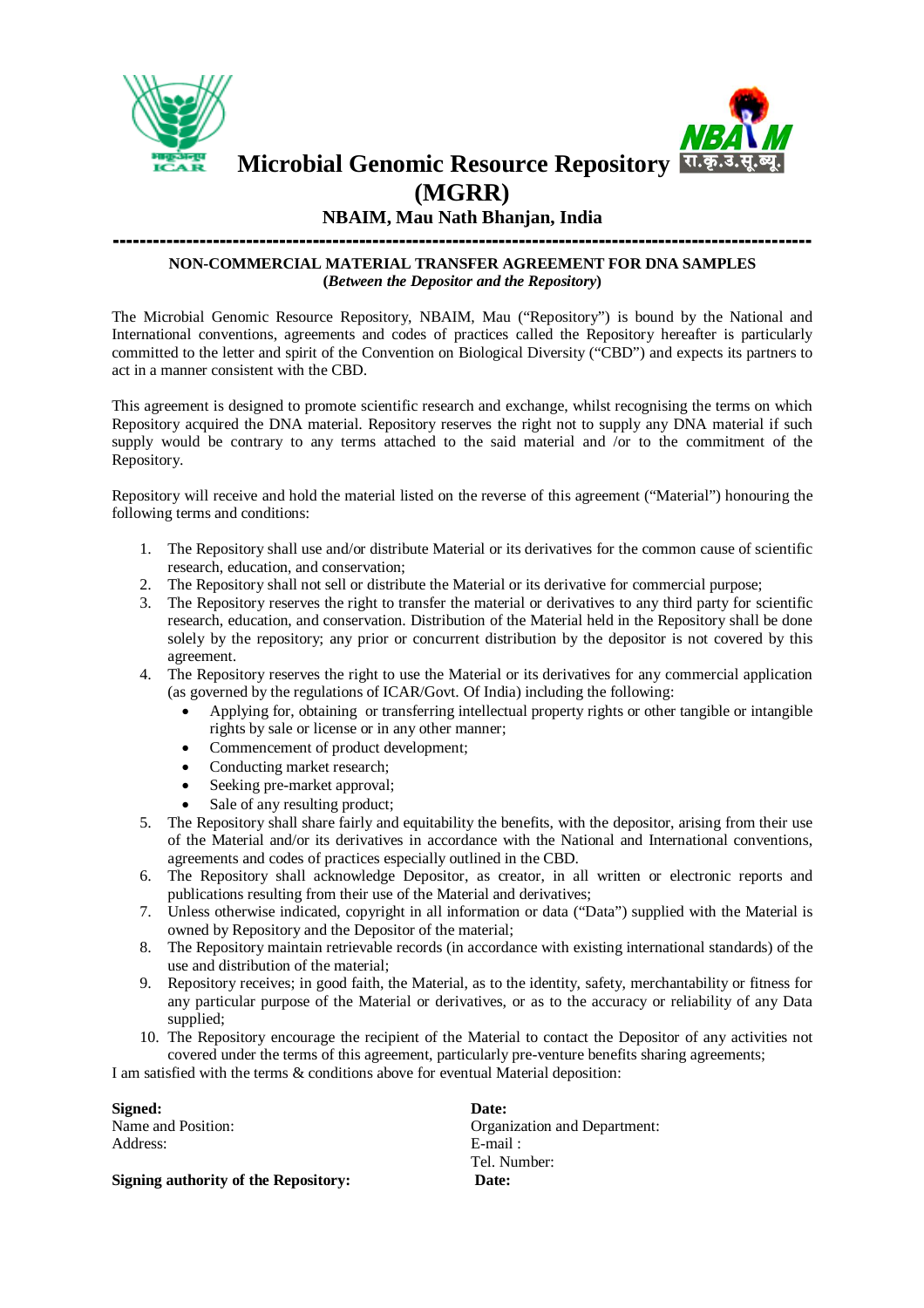



**Microbial Genomic Resource Repository**

**(MGRR)**

#### **NBAIM, Mau Nath Bhanjan, India**

#### **--------------------------------------------------------------------------------------------------------- NON-COMMERCIAL MATERIAL TRANSFER AGREEMENT FOR DNA SAMPLES (***Between the Repository and the Recipient***)**

The Microbial Genomic Resource Repository, NBAIM, Mau Nath Bhanjan ("Repository") is bound by the National and International conventions, agreements and codes of practices called the Repository hereafter is particularly committed to the letter and spirit of the Convention of Biological Diversity ("CBD") and expects its partners to act in a manner consistent with the CBD.

This agreement is designed to promote scientific research and exchange, whilst recognizing the terms on which Repository required the DNA material. Repository reserves the right not to supply any DNA material if such supply would be contrary to any terms attached to the said material and/or to the commitments of the Repository.

Repository will supply the material listed on the reverse of this agreement ("Material") subject to the following terms and conditions:

- 1. The recipient may only use the Material or its derivatives for the common good in scientific research, education, and conservation;
- 2. The recipient shall not sell or distribute the Material or its derivatives for commercial purpose;
- 3. The recipient shall not transfer the Material or derivatives to any third party for any claimed purpose. Distribution of the material held in the Repository shall be done solely by the Repository;
- 4. The recipient shall not use the Material or its derivatives for any commercial application including the following:
	- Applying for, obtaining or transferring intellectual property rights or other tangible or intangible rights by sale or license or in any other manner;
	- Commencement of product development;
	- Conducting market research;
	- Seeking per-market approval;
	- Sale of any resulting product.
- 5. The recipient shall share fairly and equitably the benefits arising from their use of the Material and/or its derivatives in accordance with the National and International conventions, agreements and codes of practices especially outlined in the CBD.
- 6. The recipient shall acknowledge Repository, as holder and supplier, in all written or electronic reports and publication resulting from their use of Material and derivatives, and shall lodge a copy of all such publications and reports with Repository;
- 7. Unless otherwise indicated, copyright in all information or data ("Data") supplied in the Material is owned by Repository or the Depository of the Material;
- 8. The recipient shall maintain retrievable records (in accordance with existing international standards) linking the Material to these terms of acquisition and to any accompanying Data provided by Repository;
- 9. Repository makes no representation or warranty of any kind, either express or implied, as to the identity, safety, merchantability or fitness for any particular purpose of the Material or derivatives, or as to the accuracy or reliability of any data supplied. The Recipient will indemnify Repository from any and all liability arising from the Material or derivatives and /or the Data and from their use or transfer, including any ecological damage. This agreement is governed by and shall be construed in accordance with the Indian law;
- 10. The recipient will contact Repository to request prior permission from Repository or where appropriate, from the depositor of the Material to Repository, for any activities not covered under the terms of this agreement.
- 11. The RECIPIENT shall use the Material for the following specific purpose: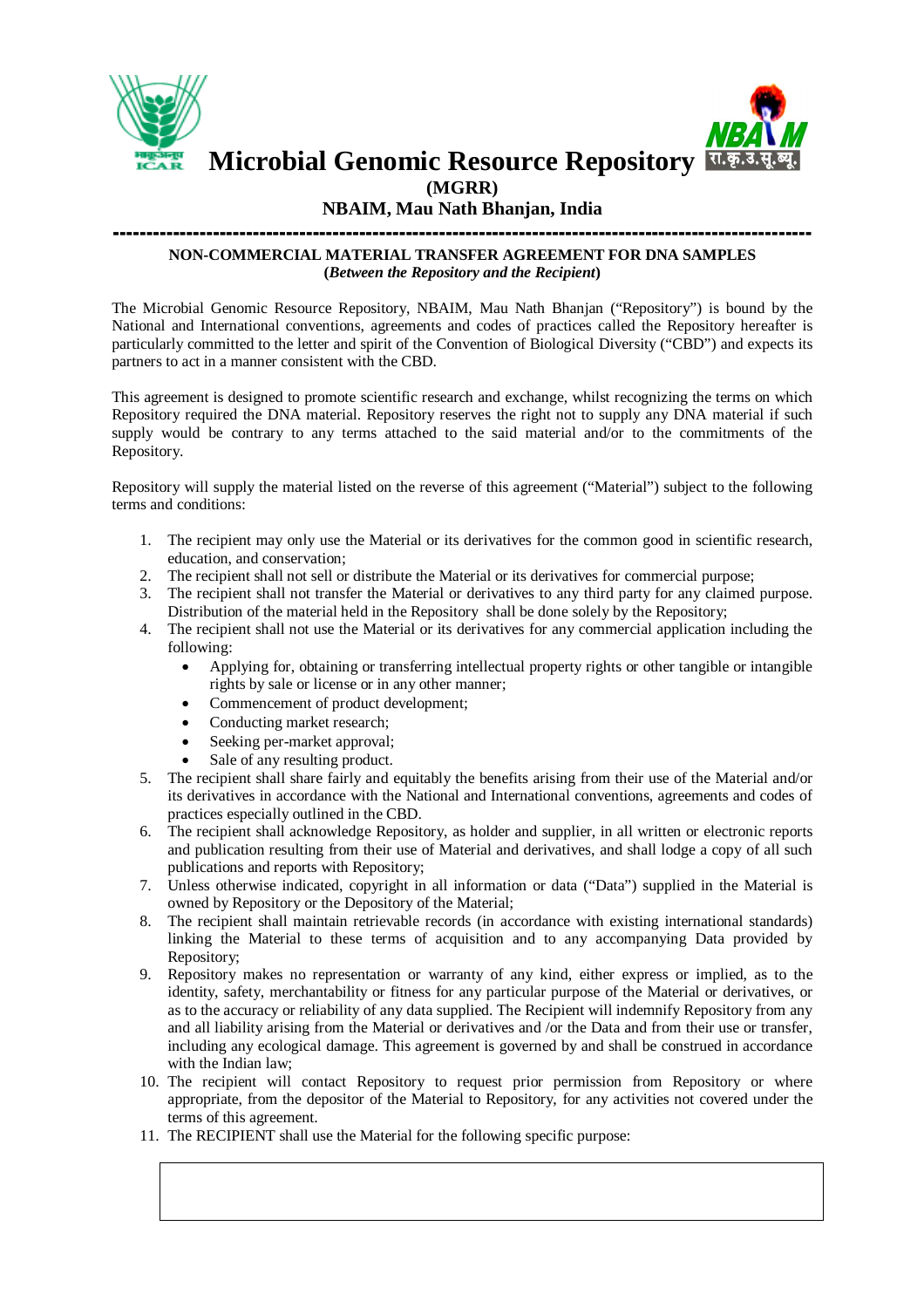- 12. In the case requested by the Depositor, the Recipient should obtain an approval from the depositor using the APPROVAL FORM.
- 13. The RECIPIENT shall bear the cost of shipping, handling, part of production and other expenses necessary for preparation and distribution of the Material for the RECIPIENT.
- 14. The Repository agrees with the access to the Material only to those co-workers and students who work for the purpose specified in Section above the direct supervision and responsibility of the RECIPIENT.
- 15. Nothing in this AGREEMENT shall be interpreted that the REPOSITORY grants the RECIPIENT any rights under any patents or other intellectual property, or licences there under with respect to the Material.
- 16. The RECIPIENT assumes all liability for claims against the RECIPIENT and the REPOSITORY by third parties relating to alleged infringement of any patent, copyright, trademark or other intellectual property rights, which may arise from the use, storage or disposal by the RECIPIENT of the Material, except for the case that the claim is caused by gross negligence or wilful misconduct of the REPOSITORY.
- 17. The RECIPIENT acknowledge that the Material delivered pursuant to this AGREEMENT may have defective, hazardous or faulty properties and may not necessarily fit for a particular purpose and that the RECIPIENT assumes all liability for any consequences resulting from the use by the RECIPIENT of the Material.
- 18. The RECIPIENT agrees that any handling or other activities undertaken in their laboratory with the Material shall be conducted in compliance with all applicable laws, regulations and guidelines. The RECIPIENTS shall, if necessary, take any steps or procedures to comply with legal requirements for handling of the Material.
- 19. Both parties shall discuss to enable amicable resolution of any accidents during shipment of the Material.
- 20. Where the RECIPIENT is in breach of this AGREEMENT, the Repository may request the Recipient to cease its subsequent use of the Material and other resources of the REPOSITORY.
- 21. Both parties shall discuss in good faith to enable the amicable resolution of matters, arising in connection with the interpretation or performance hereof as well as the matters which are not expressing set forth in this AGREEMENT.
- 22. Any matter or dispute, which cannot be settled through said amicable discussion, shall be subject to the exclusive jurisdiction of Tokyo District Court, Japan. This AGREEMENT shall be governed in accordance with the laws of Japan. The RECIPIENT and the REPOSITORY and do hereby sign two original copies of this AGREEMENT and each party holds one signed copy.

I agree to comply with the condition above:

**Signed by: Date: Date: Date: Organ** Address: E-mail:

**Signing authority of the Repository: Date:**

Organization and Department: Tel. Number: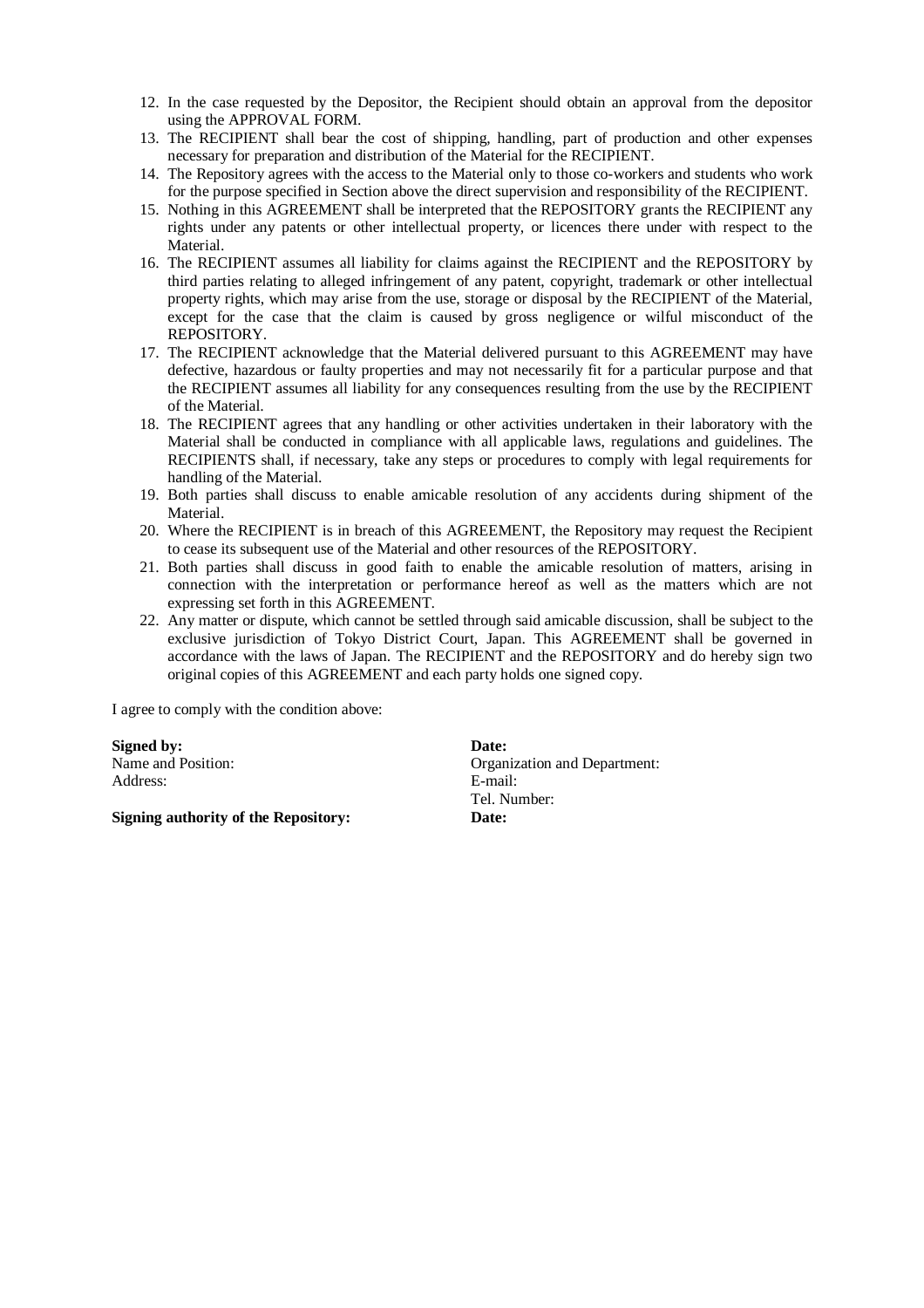



# **Microbial Genomic Resource Repository (MGRR)**

**NBAIM, Mau Nath Bhanjan, India ---------------------------------------------------------------------------------------------------------**

### **Submission Form (Data Sheet) for Microbial Genetic material**

| Accession data |  |
|----------------|--|
| Date received  |  |
|                |  |

Genomic DNA Section A Cloned DNA/Library Section B<br>Others Section C

Section C

(For office use only)

| <b>Basic Information of the Depositor:</b> |               |
|--------------------------------------------|---------------|
| Name of Depositor:                         |               |
| Institution/Organization:                  |               |
| Address:                                   |               |
| Email:                                     |               |
| Phone:                                     | Mobile Phone: |
| Fax:                                       |               |

#### **Section A: Please fill if GENOMIC DNA is to be deposited**

| Name of the microbe:                                 |                  |
|------------------------------------------------------|------------------|
| Family:                                              |                  |
| Taxonomic identification:                            |                  |
| <b>Culture collection Accession No.:</b>             |                  |
| DNA Extraction procedure (enclosed separate sheet):  |                  |
| DNA dissolved in:                                    |                  |
| Concentration $(ng/µ)$ :                             |                  |
| Importance of the microorganism                      |                  |
| eg. Nitrifier, P-solubilizer, plant growth promoter: |                  |
| Source material:                                     |                  |
| Clear from MTA (Material Transfer Agreement):        | Yes/No/Can't say |
| Related publications, if any (please attach a copy): |                  |
| Also Supplied                                        |                  |
| Genes/Vector/Primer/Clone/Plasmid/etc                |                  |
| (If yes, Gene Bank Accession No.:                    |                  |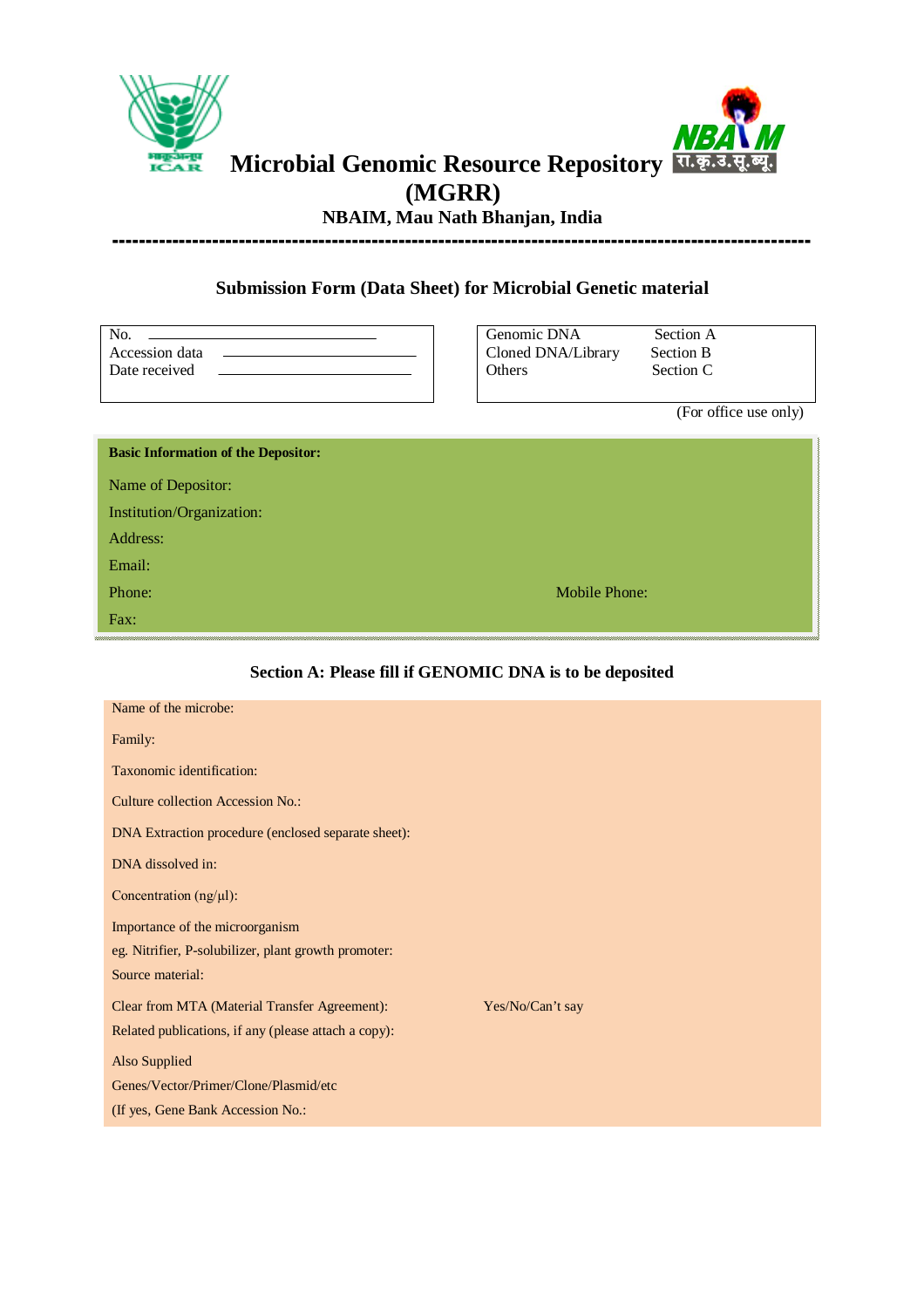#### **Section B: Please fill if CLONED DNA/LIBRARY is to be deposited**

| Name of the microbial culture:                                                                       |                                                              |  |  |  |
|------------------------------------------------------------------------------------------------------|--------------------------------------------------------------|--|--|--|
| Taxonomic ID:                                                                                        |                                                              |  |  |  |
| Gene bank Accession No.:                                                                             |                                                              |  |  |  |
| Preparation Procedure enclosed:                                                                      |                                                              |  |  |  |
| Importance of the microorganisms:                                                                    |                                                              |  |  |  |
| Source of the biological material:                                                                   |                                                              |  |  |  |
| Clear from MTA (Material Transfer Agreement) for                                                     | Yes/No/Can't say                                             |  |  |  |
| material:                                                                                            |                                                              |  |  |  |
| Related publications if any (Please attach a copy):                                                  |                                                              |  |  |  |
|                                                                                                      |                                                              |  |  |  |
| <b>Material</b>                                                                                      | <b>Inserted DNA</b>                                          |  |  |  |
| Name of clone                                                                                        | Name of gene<br>the control of the control of the control of |  |  |  |
| <b>Type</b>                                                                                          | Locus Symbol<br>the control of the control of the control of |  |  |  |
| Description                                                                                          | Chromosome location ————————————————————                     |  |  |  |
| Keyword                                                                                              | Organism                                                     |  |  |  |
| References                                                                                           | Description of insert DNA<br>genomic/cDNA                    |  |  |  |
| Gene bank Accession No<br>the control of the control of the control of the control of the control of | Size range                                                   |  |  |  |
|                                                                                                      | Library, company<br>the control of the control of the con-   |  |  |  |
|                                                                                                      | <b>VECTOR</b>                                                |  |  |  |
|                                                                                                      |                                                              |  |  |  |

| Classification:                                                                                     | plasmid/phage/cosmid/others (<br>$\rightarrow$  |  |
|-----------------------------------------------------------------------------------------------------|-------------------------------------------------|--|
| Cloning site:                                                                                       |                                                 |  |
| <b>Gene bank Accession</b><br>No.<br>Genetic markers<br>(Selection, reporter<br>etc)<br>Host strain |                                                 |  |
|                                                                                                     | <b>GROWTH TEMPERATURE, MEDIUM AND ADDITIVES</b> |  |

# Name of host : Expression : GM event check Done/not done : **Comments**

I am / we are agreeing to all the terms and conditions mentions in the MTA. I am / we are aware that the all the terms and conditions also apply to all my/our partners, students, co-workers and I shall be responsible for the same.

| <b>Signature of recipient</b><br>Signature of the competent authority |          | Date:<br>Date: | <b>Place:</b> |
|-----------------------------------------------------------------------|----------|----------------|---------------|
|                                                                       |          |                | <b>Place:</b> |
| <b>FOR THE OFFICE USE:</b>                                            |          |                |               |
| Submission accepted                                                   | Yes / No |                |               |
| List attached                                                         | Yes / No |                |               |
| User ID given                                                         |          |                |               |

Signature of the Section In-charge

Vector (company):

Size:

Signature of the Repository Authority